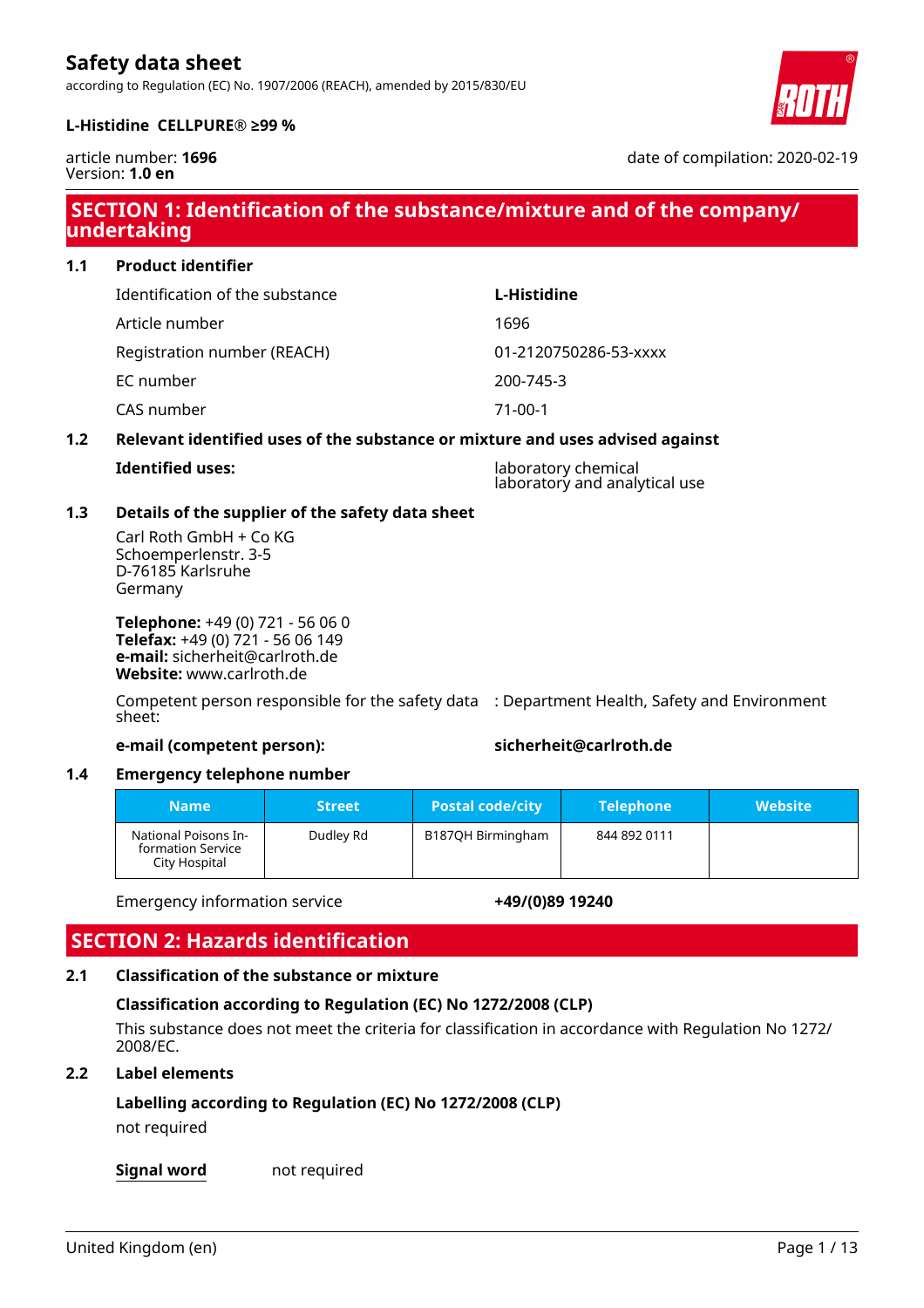according to Regulation (EC) No. 1907/2006 (REACH), amended by 2015/830/EU



#### **L-Histidine CELLPURE® ≥99 %**

article number: **1696**

### **2.3 Other hazards**

There is no additional information.

### **SECTION 3: Composition/information on ingredients**

#### **3.1 Substances**

| Name of substance           | L-Histidine           |
|-----------------------------|-----------------------|
| Registration number (REACH) | 01-2120750286-53-xxxx |
| EC number                   | 200-745-3             |
| CAS number                  | $71-00-1$             |
| Molecular formula           | $C_6H_9N_3O_2$        |
| Molar mass                  | 155,2 $9/_{mol}$      |

### **SECTION 4: First aid measures**

### **4.1 Description of first aid measures**



### **General notes**

Take off contaminated clothing.

#### **Following inhalation**

Provide fresh air. In all cases of doubt, or when symptoms persist, seek medical advice.

#### **Following skin contact**

Rinse skin with water/shower. In all cases of doubt, or when symptoms persist, seek medical advice.

#### **Following eye contact**

Rinse cautiously with water for several minutes. In all cases of doubt, or when symptoms persist, seek medical advice.

### **Following ingestion**

Rinse mouth. Call a doctor if you feel unwell.

**4.2 Most important symptoms and effects, both acute and delayed** Symptoms and effects are not known to date

### **4.3 Indication of any immediate medical attention and special treatment needed** none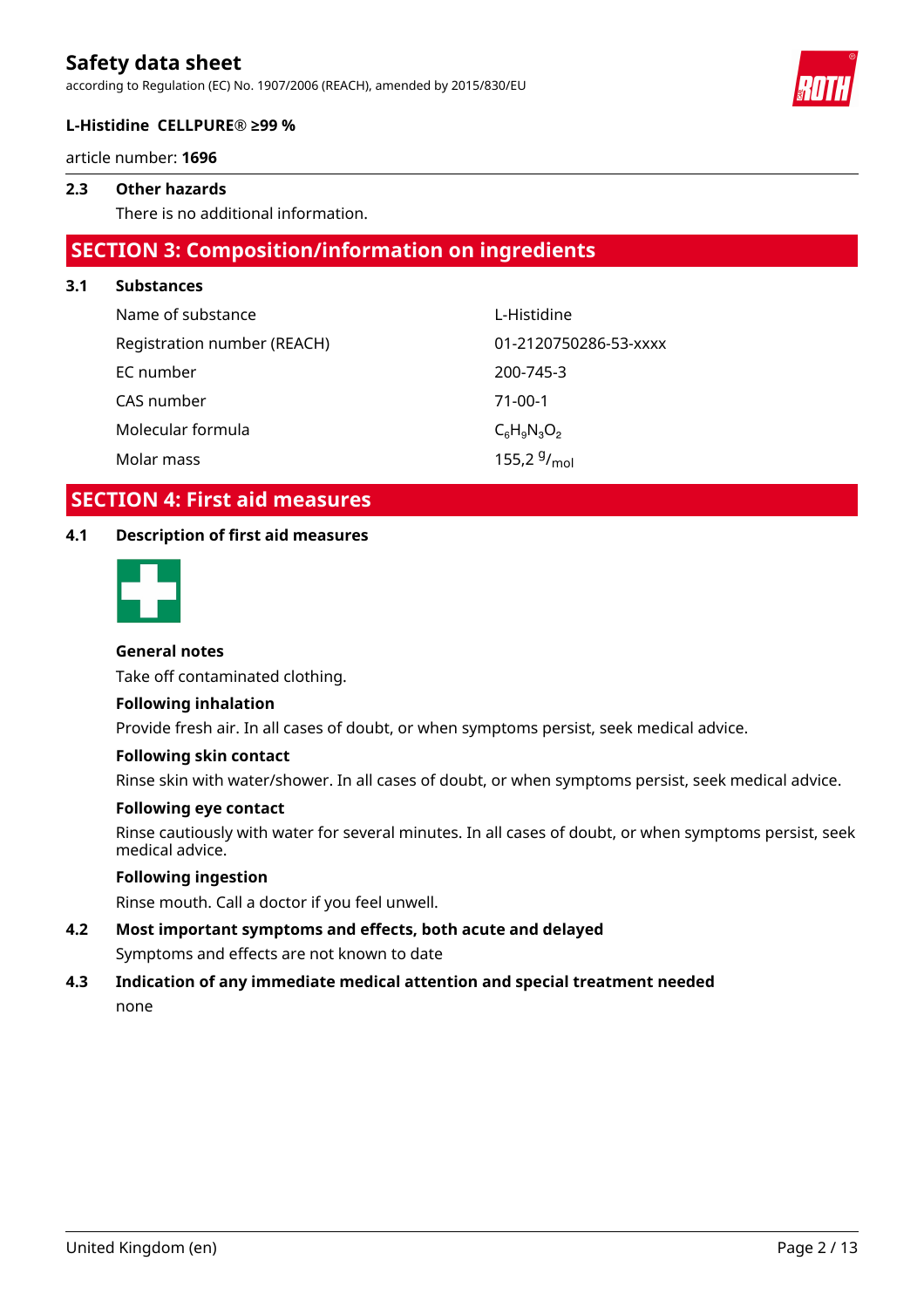according to Regulation (EC) No. 1907/2006 (REACH), amended by 2015/830/EU



#### **L-Histidine CELLPURE® ≥99 %**

article number: **1696**

# **SECTION 5: Firefighting measures**

### **5.1 Extinguishing media**



### **Suitable extinguishing media**

Co-ordinate fire-fighting measures to the fire surroundings water spray, foam, dry extinguishing powder, carbon dioxide  $(CO<sub>2</sub>)$ 

### **Unsuitable extinguishing media**

water jet

**5.2 Special hazards arising from the substance or mixture**

Combustible.

#### **Hazardous combustion products**

In case of fire may be liberated: nitrogen oxides (NOx), carbon monoxide (CO), carbon dioxide (CO₂)

#### **5.3 Advice for firefighters**

Fight fire with normal precautions from a reasonable distance. Wear self-contained breathing apparatus.

### **SECTION 6: Accidental release measures**

**6.1 Personal precautions, protective equipment and emergency procedures**



### **For non-emergency personnel**

Control of dust.

#### **6.2 Environmental precautions**

Keep away from drains, surface and ground water.

#### **6.3 Methods and material for containment and cleaning up**

#### **Advice on how to contain a spill**

Covering of drains.

**Advice on how to clean up a spill**

Take up mechanically.

#### **Other information relating to spills and releases**

Place in appropriate containers for disposal. Ventilate affected area.

#### **6.4 Reference to other sections**

Hazardous combustion products: see section 5. Personal protective equipment: see section 8. Incompatible materials: see section 10. Disposal considerations: see section 13.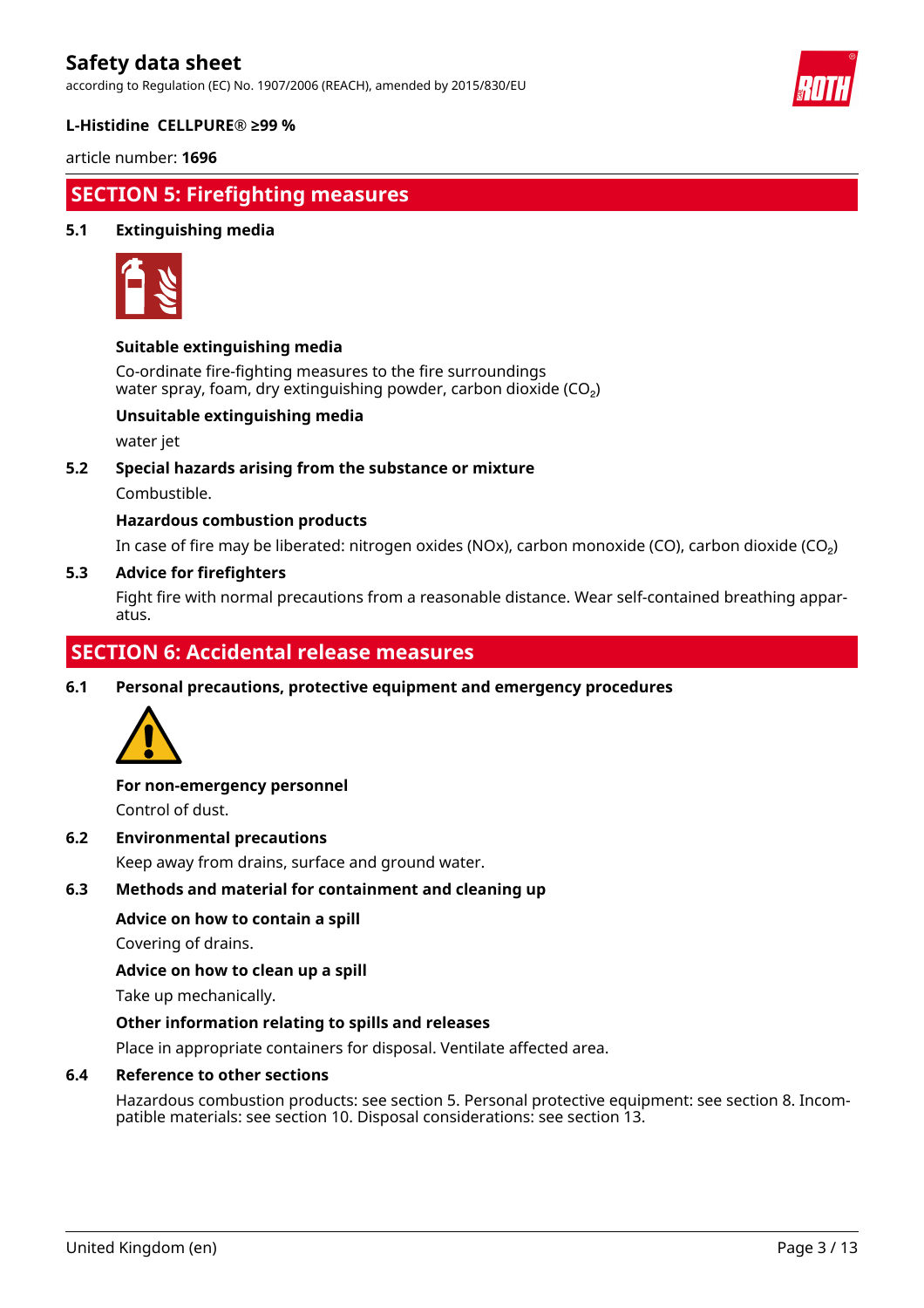according to Regulation (EC) No. 1907/2006 (REACH), amended by 2015/830/EU



#### **L-Histidine CELLPURE® ≥99 %**

article number: **1696**

# **SECTION 7: Handling and storage**

#### **7.1 Precautions for safe handling**

No special measures are necessary.

#### **Advice on general occupational hygiene**

Keep away from food, drink and animal feedingstuffs.

# **7.2 Conditions for safe storage, including any incompatibilities**

Store in a dry place.

#### **Incompatible substances or mixtures**

Observe hints for combined storage.

### **Consideration of other advice**

### **• Ventilation requirements**

Use local and general ventilation.

### **• Specific designs for storage rooms or vessels**

Recommended storage temperature: 15 – 25 °C.

### **7.3 Specific end use(s)**

No information available.

### **SECTION 8: Exposure controls/personal protection**

#### **8.1 Control parameters**

### **National limit values**

### **Occupational exposure limit values (Workplace Exposure Limits)**

| <b>Cou</b><br>ntry | <b>Name of agent</b> | <b>CAS No</b> | Nota-<br>tion | Identifi-<br>er | <b>TWA</b><br>[mq/<br>m <sup>3</sup> | <b>STEL</b><br>[mq/<br>m3] | Ceil-<br>ing-C<br>[ppm] | Ceil-<br>$inq-C$<br>[mg/<br>$\mathsf{m}^{\bar{\mathsf{3}}}]$ | <b>Source</b> |
|--------------------|----------------------|---------------|---------------|-----------------|--------------------------------------|----------------------------|-------------------------|--------------------------------------------------------------|---------------|
| GB                 | dust                 |               |               | WEL             | 10                                   |                            |                         |                                                              | EH40/2005     |
| GB                 | dust                 |               |               | WEL             | 4                                    |                            |                         |                                                              | EH40/2005     |

**Notation**

Ceiling-C Ceiling value is a limit value above which exposure should not occur i Inhalable fraction r Respirable fraction STEL Short-term exposure limit: a limit value above which exposure should not occur and which is related to a 15 minute period (unless otherwise specified) TWA Time-weighted average (long-term exposure limit): measured or calculated in relation to a reference period of 8 hours time-weighted average (unless otherwise specified)

#### **Relevant DNELs/DMELs/PNECs and other threshold levels**

#### **• human health values**

| <b>Endpoint</b> | <b>Threshold</b><br><b>level</b> | <b>Protection goal,</b><br>route of exposure | Used in           | <b>Exposure time</b>       |
|-----------------|----------------------------------|----------------------------------------------|-------------------|----------------------------|
| <b>DNEL</b>     | $83,38 \,\mathrm{mg/m^3}$        | human, inhalatory                            | worker (industry) | chronic - systemic effects |
| DNEL            | 236,5 mg/kg<br>bw/day            | human, dermal                                | worker (industry) | chronic - systemic effects |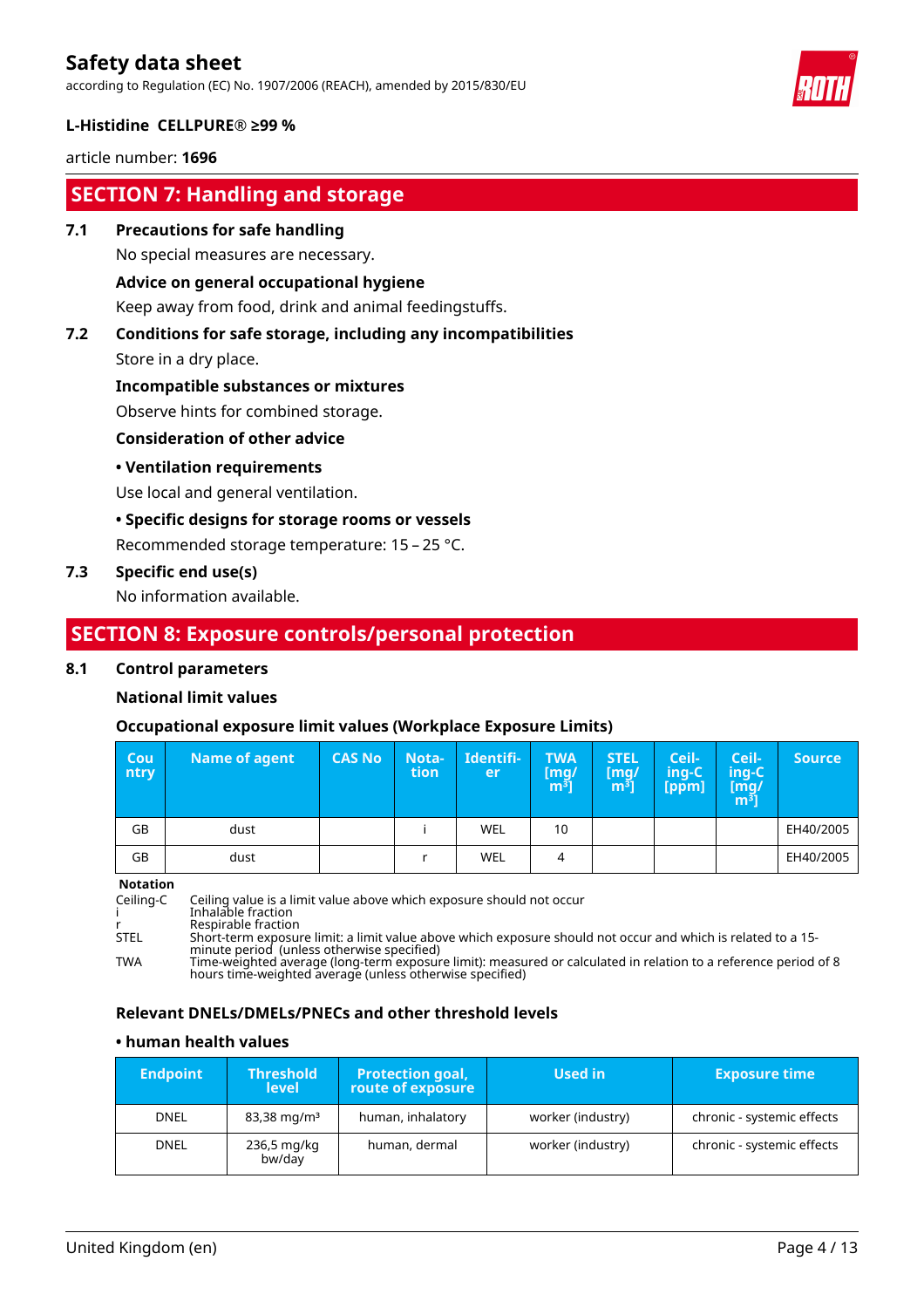according to Regulation (EC) No. 1907/2006 (REACH), amended by 2015/830/EU



### **L-Histidine CELLPURE® ≥99 %**

#### article number: **1696**

# **• environmental values Endpoint Threshold level Environmental compartment Exposure time** PNEC  $\vert$  0,1 mg/l freshwater **short-term** (single instance) PNEC 0,01 mg/<sub>l</sub> marine water short-term (single instance) PNEC 1 20,5 mg/<sub>l</sub> sewage treatment plant (STP) short-term (single instance) PNEC  $\begin{vmatrix} 0.392 \text{ m}g_{k\sigma} \end{vmatrix}$  freshwater sediment short-term (single instance) PNEC  $\begin{vmatrix} 0.039 & mg\\ g & \bar{g} & \bar{g} \end{vmatrix}$  marine sediment  $\begin{vmatrix} 0 & mg\\ g & \bar{g} & \bar{g} \end{vmatrix}$  short-term (single instance) PNEC 0,02 mg/kg soil short-term (single instance)

### **8.2 Exposure controls**

### **Individual protection measures (personal protective equipment)**

#### **Eye/face protection**



Use safety goggle with side protection.

#### **Skin protection**



#### **• hand protection**

Wear suitable gloves. Chemical protection gloves are suitable, which are tested according to EN 374.

#### **• type of material**

NBR (Nitrile rubber)

#### **• material thickness**

>0,11 mm

#### **• breakthrough times of the glove material**

>480 minutes (permeation: level 6)

#### **• other protection measures**

Take recovery periods for skin regeneration. Preventive skin protection (barrier creams/ointments) is recommended.

#### **Respiratory protection**



Respiratory protection necessary at: Dust formation. Particulate filter device (EN 143). P1 (filters at least 80 % of airborne particles, colour code: White).

#### **Environmental exposure controls**

Keep away from drains, surface and ground water.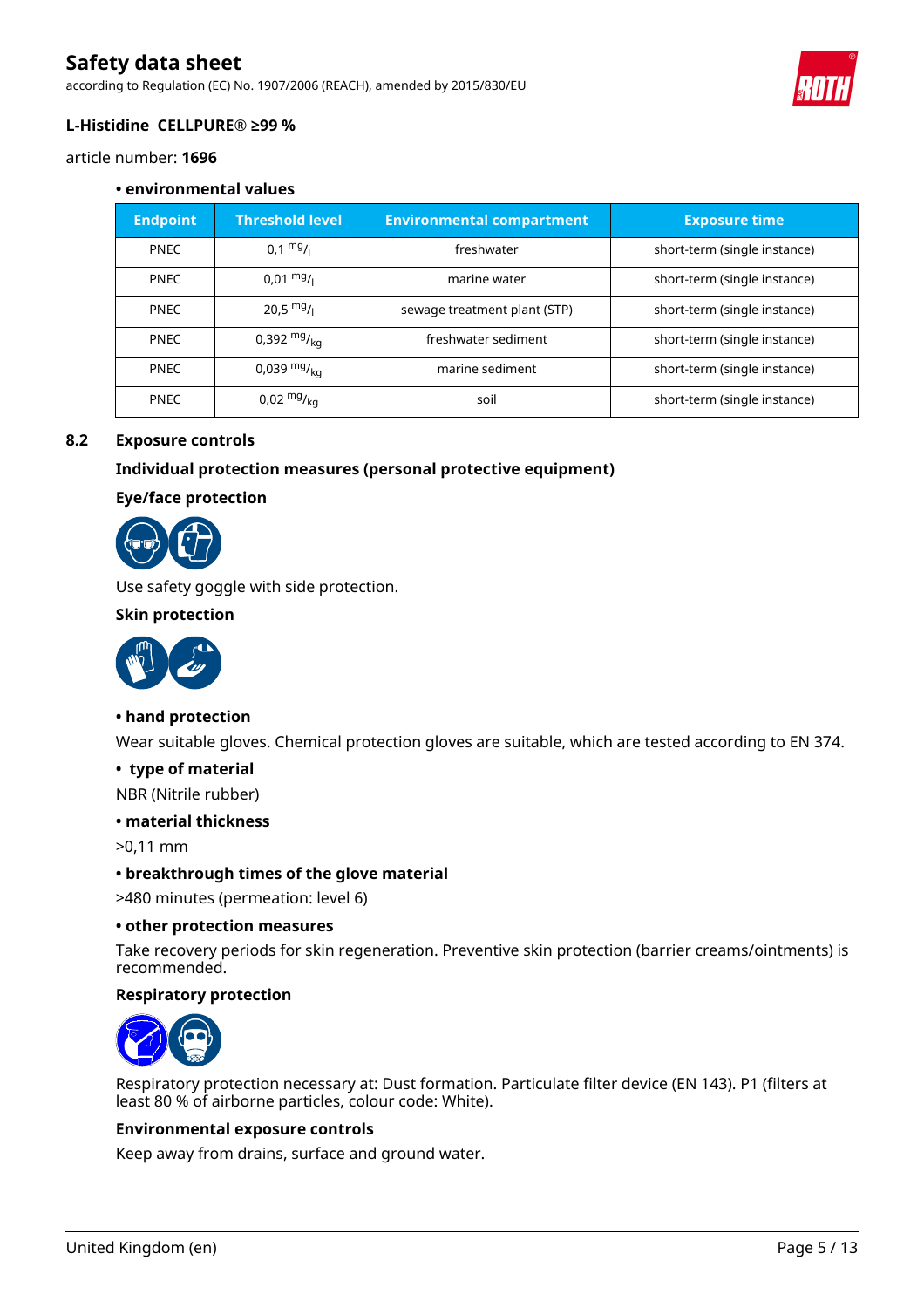according to Regulation (EC) No. 1907/2006 (REACH), amended by 2015/830/EU



### **L-Histidine CELLPURE® ≥99 %**

article number: **1696**

# **SECTION 9: Physical and chemical properties**

### **9.1 Information on basic physical and chemical properties**

| Appearance                              |                                                         |
|-----------------------------------------|---------------------------------------------------------|
| Physical state                          | solid (powder, crystalline)                             |
| Colour                                  | white                                                   |
| Odour                                   | this information is not avail                           |
| Odour threshold                         | No data available                                       |
| Other physical and chemical parameters  |                                                         |
| pH (value)                              | 7 – 8,5 (water: 20 <sup>g</sup> / <sub>l</sub> , 20 °C) |
| Melting point/freezing point            | 287 °C slow decomposition                               |
| Initial boiling point and boiling range | This information is not ava                             |
| Flash point                             | not applicable                                          |
| Evaporation rate                        | no data available                                       |
| Flammability (solid, gas)               | These information are not                               |
| <b>Explosive limits</b>                 |                                                         |
| · lower explosion limit (LEL)           | this information is not avail                           |
| • upper explosion limit (UEL)           | this information is not avail                           |
| Explosion limits of dust clouds         | these information are not a                             |
| Vapour pressure                         | This information is not avai                            |
| Density                                 | 1,449 $9/_{cm^3}$ at 20 °C                              |
| Vapour density                          | This information is not avai                            |
| <b>Bulk density</b>                     | 430 $kg/m3$                                             |
| Relative density                        | Information on this proper                              |
| Solubility(ies)                         |                                                         |
| Water solubility                        | 43 <sup>g</sup> / <sub>l</sub> at 25 °C                 |
| Partition coefficient                   |                                                         |
| n-octanol/water (log KOW)               | $-3,32$ (ECHA)                                          |
| Auto-ignition temperature               | >287 °C                                                 |
| Decomposition temperature               | no data available                                       |
| Viscosity                               | not relevant (solid matter)                             |
| <b>Explosive properties</b>             | Shall not be classified as ex                           |
| Oxidising properties                    | none                                                    |
| <b>Other information</b>                |                                                         |
| There is no additional information.     |                                                         |

owder, crystalline) rmation is not available available

Iow decomposition  $\delta$ ormation is not available. available nformation are not available

 $\mathsf{invariant}$  is not available  $emation$  is not available formation are not available ormation is not available.  $v_{\rm cm}$ <sup>3</sup> at 20 °C ormation is not available. ation on this property is not available.

available vant (solid matter) t be classified as explosive

**9.2 Other information**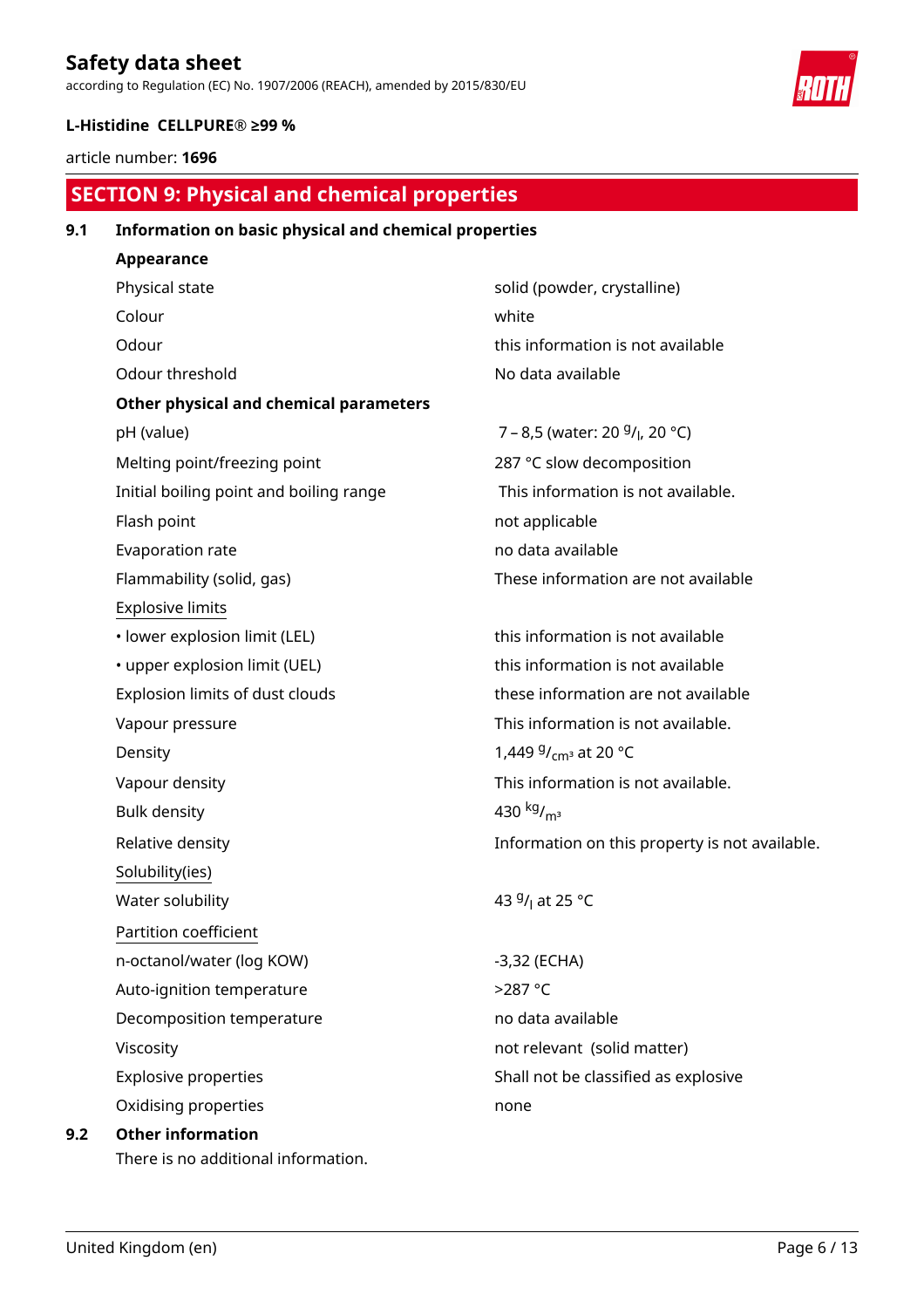according to Regulation (EC) No. 1907/2006 (REACH), amended by 2015/830/EU



### **L-Histidine CELLPURE® ≥99 %**

article number: **1696**

# **SECTION 10: Stability and reactivity**

#### **10.1 Reactivity**

The product in the delivered form is not dust explosion capable; the enrichment of fine dust however leads to the danger of dust explosion.

#### **10.2 Chemical stability**

The material is stable under normal ambient and anticipated storage and handling conditions of temperature and pressure.

### **10.3 Possibility of hazardous reactions**

Violent reaction with: Strong oxidiser

#### **10.4 Conditions to avoid**

There are no specific conditions known which have to be avoided.

### **10.5 Incompatible materials**

There is no additional information.

### **10.6 Hazardous decomposition products**

Hazardous combustion products: see section 5.

# **SECTION 11: Toxicological information**

### **11.1 Information on toxicological effects**

### **Acute toxicity**

Shall not be classified as acutely toxic.

| <b>Exposure route</b> | Endpoint <b>b</b> | Value                  | <b>Species</b> | <b>Source</b> |
|-----------------------|-------------------|------------------------|----------------|---------------|
| oral                  | LD50              | $>5.110 \frac{mg}{kg}$ | rat            | <b>ECHA</b>   |

#### **Skin corrosion/irritation**

Shall not be classified as corrosive/irritant to skin.

#### **Serious eye damage/eye irritation**

Shall not be classified as seriously damaging to the eye or eye irritant.

#### **Respiratory or skin sensitisation**

Shall not be classified as a respiratory or skin sensitiser.

#### **Summary of evaluation of the CMR properties**

Shall not be classified as germ cell mutagenic, carcinogenic nor as a reproductive toxicant

#### **• Specific target organ toxicity - single exposure**

Shall not be classified as a specific target organ toxicant (single exposure).

### **• Specific target organ toxicity - repeated exposure**

Shall not be classified as a specific target organ toxicant (repeated exposure).

#### **Aspiration hazard**

Shall not be classified as presenting an aspiration hazard.

### **Symptoms related to the physical, chemical and toxicological characteristics**

#### **• If swallowed**

data are not available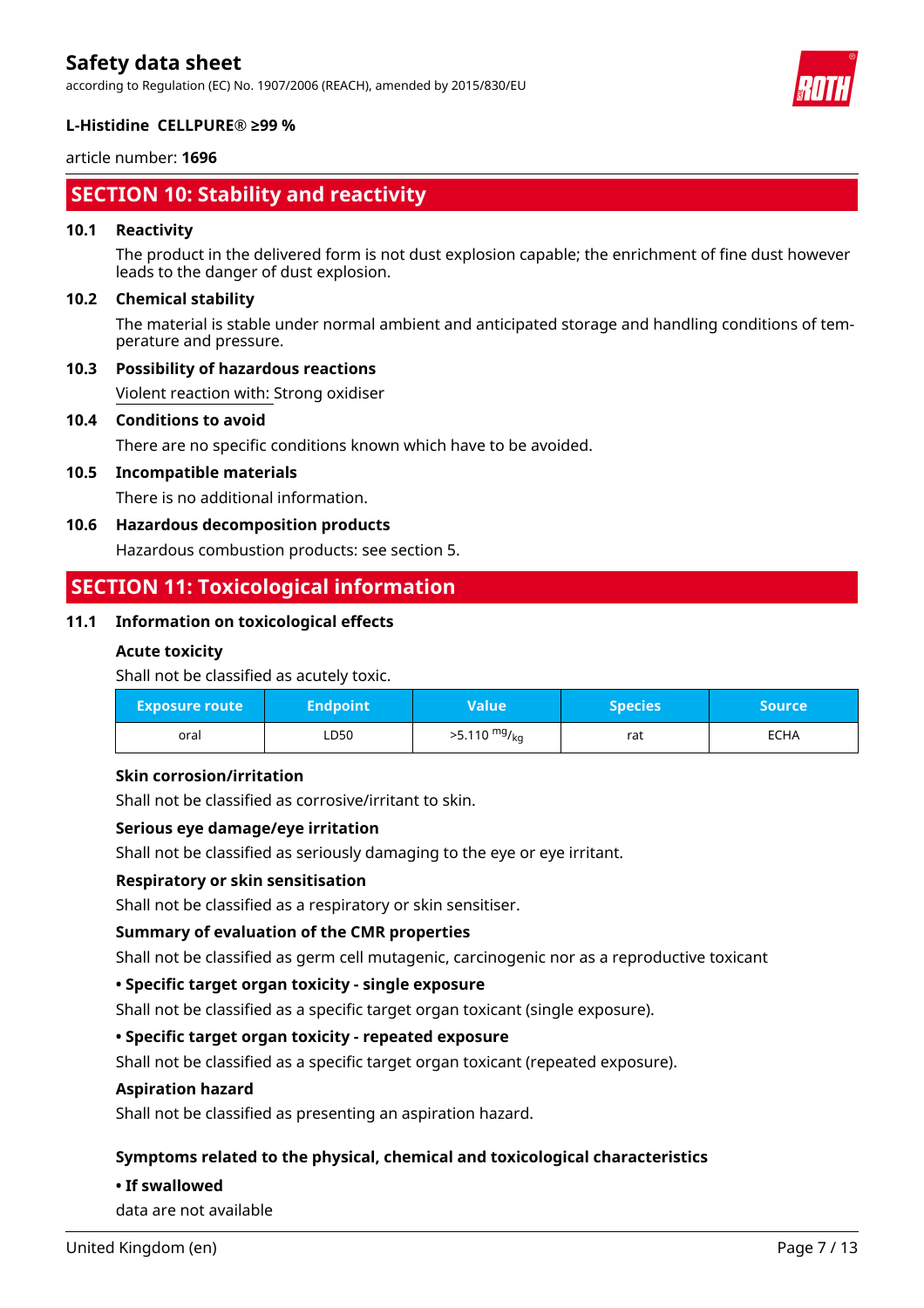according to Regulation (EC) No. 1907/2006 (REACH), amended by 2015/830/EU

#### **L-Histidine CELLPURE® ≥99 %**

article number: **1696**

#### **• If in eyes**

data are not available

#### **• If inhaled**

data are not available

#### **• If on skin**

data are not available

#### **Other information**

Health effects are not known, This information is based upon the present state of our knowledge

### **SECTION 12: Ecological information**

#### **12.1 Toxicity**

acc. to 1272/2008/EC: Shall not be classified as hazardous to the aquatic environment.

#### **Aquatic toxicity (acute)**

| <b>Endpoint</b> | Value               | <b>Species</b>        | <b>Source</b> | <b>Exposure</b><br>time |
|-----------------|---------------------|-----------------------|---------------|-------------------------|
| EC50            | $>100 \frac{mg}{l}$ | aquatic invertebrates | <b>ECHA</b>   | 48 h                    |
| ErC50           | $>100 \frac{mg}{l}$ | algae                 | <b>ECHA</b>   | 72 h                    |

#### **Aquatic toxicity (chronic)**

| <b>Endpoint</b>   | Value'                               | <b>Species</b> | <b>Source</b> | <b>Exposure</b><br>time |
|-------------------|--------------------------------------|----------------|---------------|-------------------------|
| growth (EbCx) 10% | $<$ 200 <sup>mg</sup> / <sub>l</sub> | microorganisms | <b>ECHA</b>   | 5 d                     |

#### **12.2 Process of degradability**

Theoretical Oxygen Demand with nitrification: 1,53  $^{\mathsf{mg}}\prime_{\mathsf{mg}}$ Theoretical Oxygen Demand: 1,031  $_{\text{mg}}^{\text{mg}}$ /<sub>mg</sub> Theoretical Carbon Dioxide: 1,702 <sup>mg</sup>/<sub>mg</sub>

### **12.3 Bioaccumulative potential**

Does not significantly accumulate in organisms.

n-octanol/water (log KOW) -3,32

### **12.4 Mobility in soil**

Data are not available.

### **12.5 Results of PBT and vPvB assessment** Data are not available.

#### **12.6 Other adverse effects**

Data are not available.

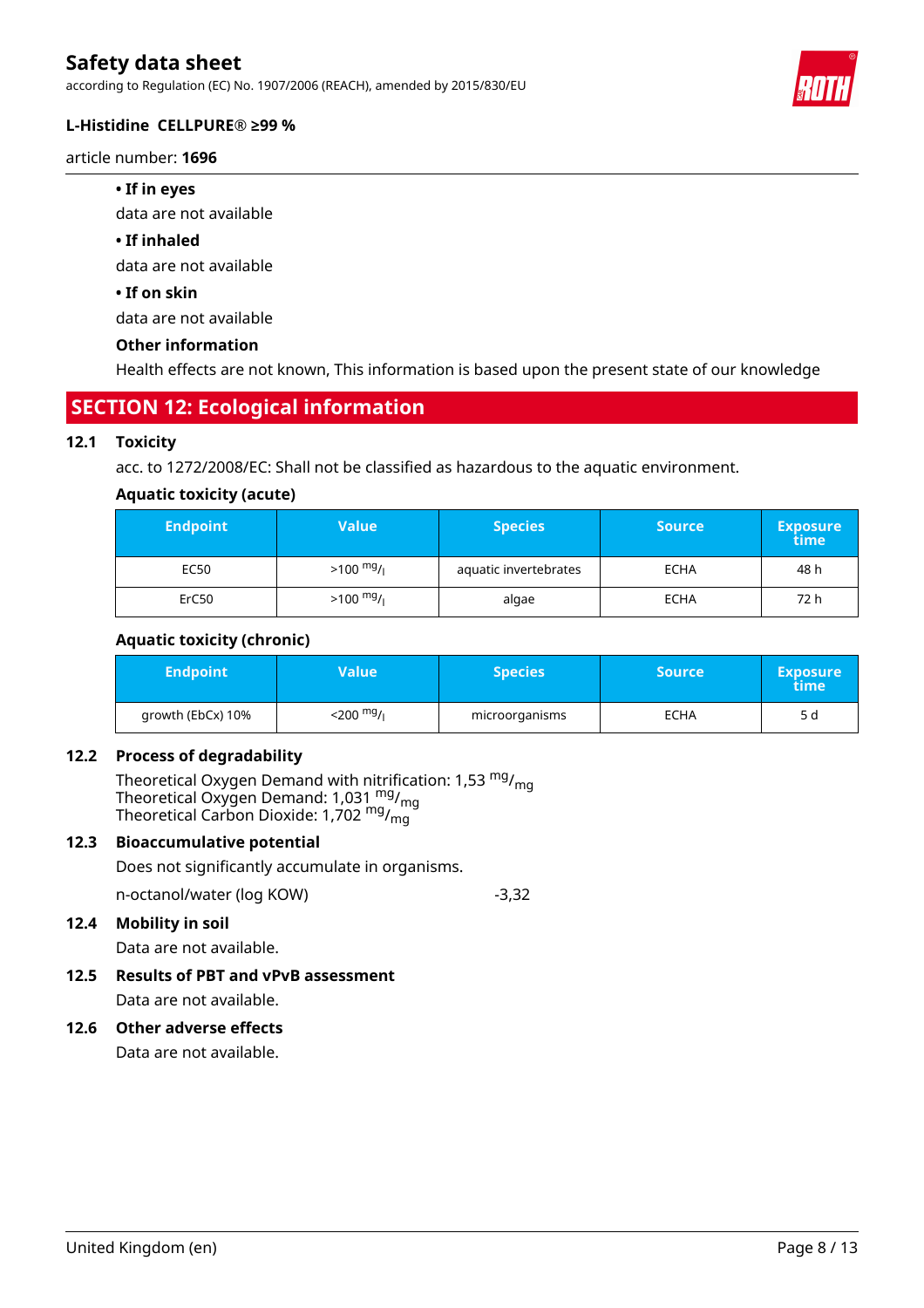according to Regulation (EC) No. 1907/2006 (REACH), amended by 2015/830/EU



#### **L-Histidine CELLPURE® ≥99 %**

article number: **1696**

# **SECTION 13: Disposal considerations**

#### **13.1 Waste treatment methods**



Consult the appropriate local waste disposal expert about waste disposal.

#### **Sewage disposal-relevant information**

Do not empty into drains.

#### **13.2 Relevant provisions relating to waste**

The allocation of waste identity numbers/waste descriptions must be carried out according to the EEC, specific to the industry and process.

#### **13.3 Remarks**

Waste shall be separated into the categories that can be handled separately by the local or national waste management facilities. Please consider the relevant national or regional provisions.

# **SECTION 14: Transport information**

| 14.1 | UN number                           | (not subject to transport regulations)                                            |
|------|-------------------------------------|-----------------------------------------------------------------------------------|
| 14.2 | UN proper shipping name             | not relevant                                                                      |
| 14.3 | Transport hazard class(es)          | not relevant                                                                      |
|      | <b>Class</b>                        |                                                                                   |
| 14.4 | Packing group                       | not relevant not assigned to a packing group                                      |
| 14.5 | Environmental hazards               | none (non-environmentally hazardous acc. to the danger-<br>ous goods regulations) |
| 14.6 | <b>Special precautions for user</b> |                                                                                   |

There is no additional information.

**14.7 Transport in bulk according to Annex II of MARPOL and the IBC Code** The cargo is not intended to be carried in bulk.

#### **14.8 Information for each of the UN Model Regulations**

**• Transport of dangerous goods by road, rail and inland waterway (ADR/RID/ADN)** Not subject to ADR, RID and ADN.

#### **• International Maritime Dangerous Goods Code (IMDG)**

Not subject to IMDG.

### **• International Civil Aviation Organization (ICAO-IATA/DGR)**

Not subject to ICAO-IATA.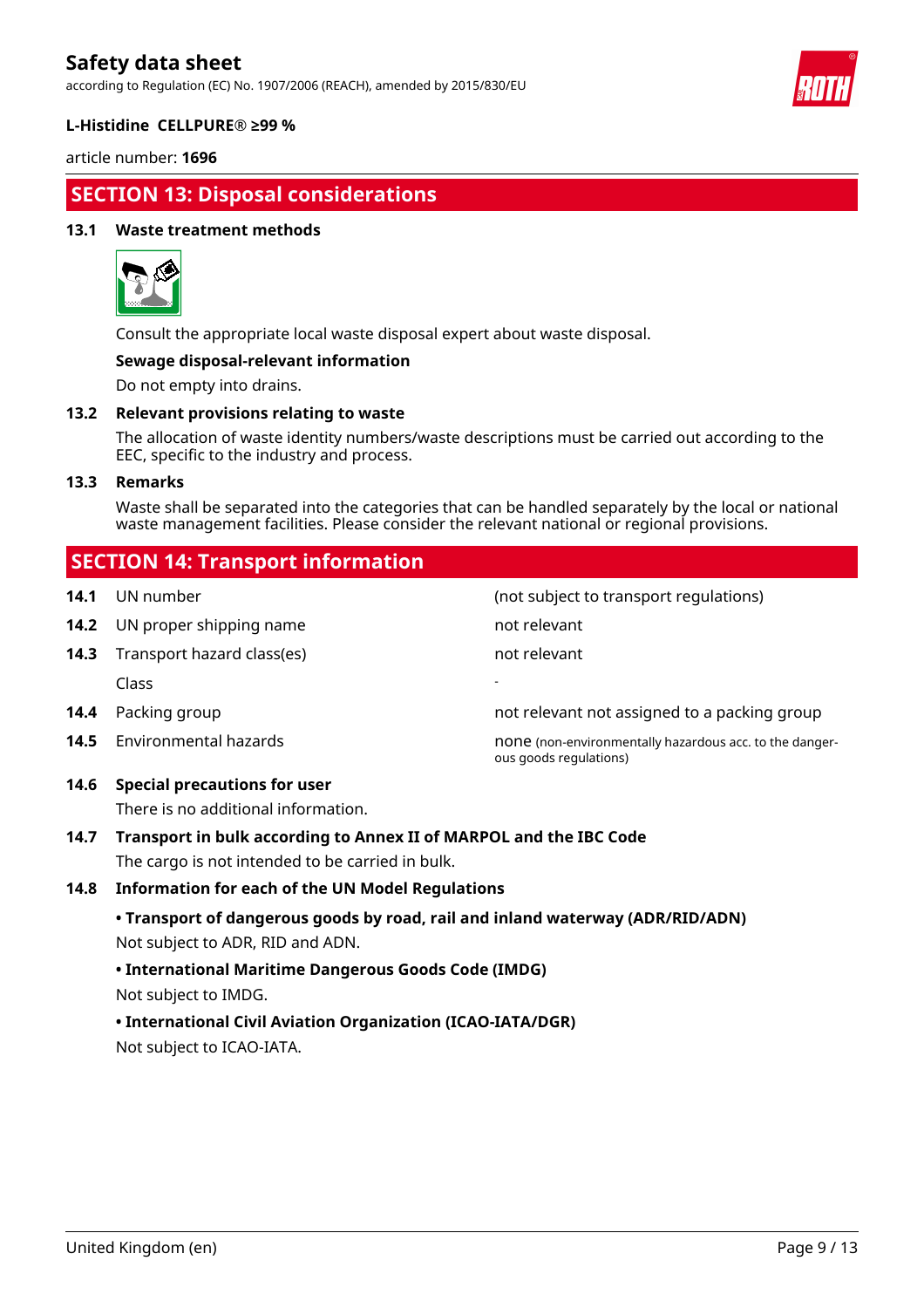according to Regulation (EC) No. 1907/2006 (REACH), amended by 2015/830/EU



### **L-Histidine CELLPURE® ≥99 %**

article number: **1696**

# **SECTION 15: Regulatory information**

**15.1 Safety, health and environmental regulations/legislation specific for the substance or mixture**

**Relevant provisions of the European Union (EU)**

### **• Regulation 649/2012/EU concerning the export and import of hazardous chemicals (PIC)** Not listed.

**• Regulation 1005/2009/EC on substances that deplete the ozone layer (ODS)**

Not listed.

### **• Regulation 850/2004/EC on persistent organic pollutants (POP)**

Not listed.

**• Restrictions according to REACH, Annex XVII**

not listed

**• Restrictions according to REACH, Title VIII**

None.

**• List of substances subject to authorisation (REACH, Annex XIV)/SVHC - candidate list** not listed

#### **• Seveso Directive**

|           | 2012/18/EU (Seveso III)                      |                                                                                                   |              |  |  |
|-----------|----------------------------------------------|---------------------------------------------------------------------------------------------------|--------------|--|--|
| <b>No</b> | <b>Dangerous substance/hazard categories</b> | Qualifying quantity (tonnes) for the ap-<br>  plication of lower and upper-tier re-<br>quirements | <b>Notes</b> |  |  |
|           | not assigned                                 |                                                                                                   |              |  |  |

#### **• Directive 75/324/EEC relating to aerosol dispensers**

#### **Filling batch**

**Deco-Paint Directive (2004/42/EC)**

| VOC content                                          | 0 %<br>09/ |  |  |  |
|------------------------------------------------------|------------|--|--|--|
| Directive on industrial emissions (VOCs, 2010/75/EU) |            |  |  |  |
| <b>VOC content</b>                                   | 0 %        |  |  |  |
| <b>VOC content</b>                                   | 09/1       |  |  |  |

**Directive 2011/65/EU on the restriction of the use of certain hazardous substances in electrical and electronic equipment (RoHS) - Annex II**

not listed

**Regulation 166/2006/EC concerning the establishment of a European Pollutant Release and Transfer Register (PRTR)**

not listed

**Directive 2000/60/EC establishing a framework for Community action in the field of water policy (WFD)**

not listed

**Regulation 98/2013/EU on the marketing and use of explosives precursors**

not listed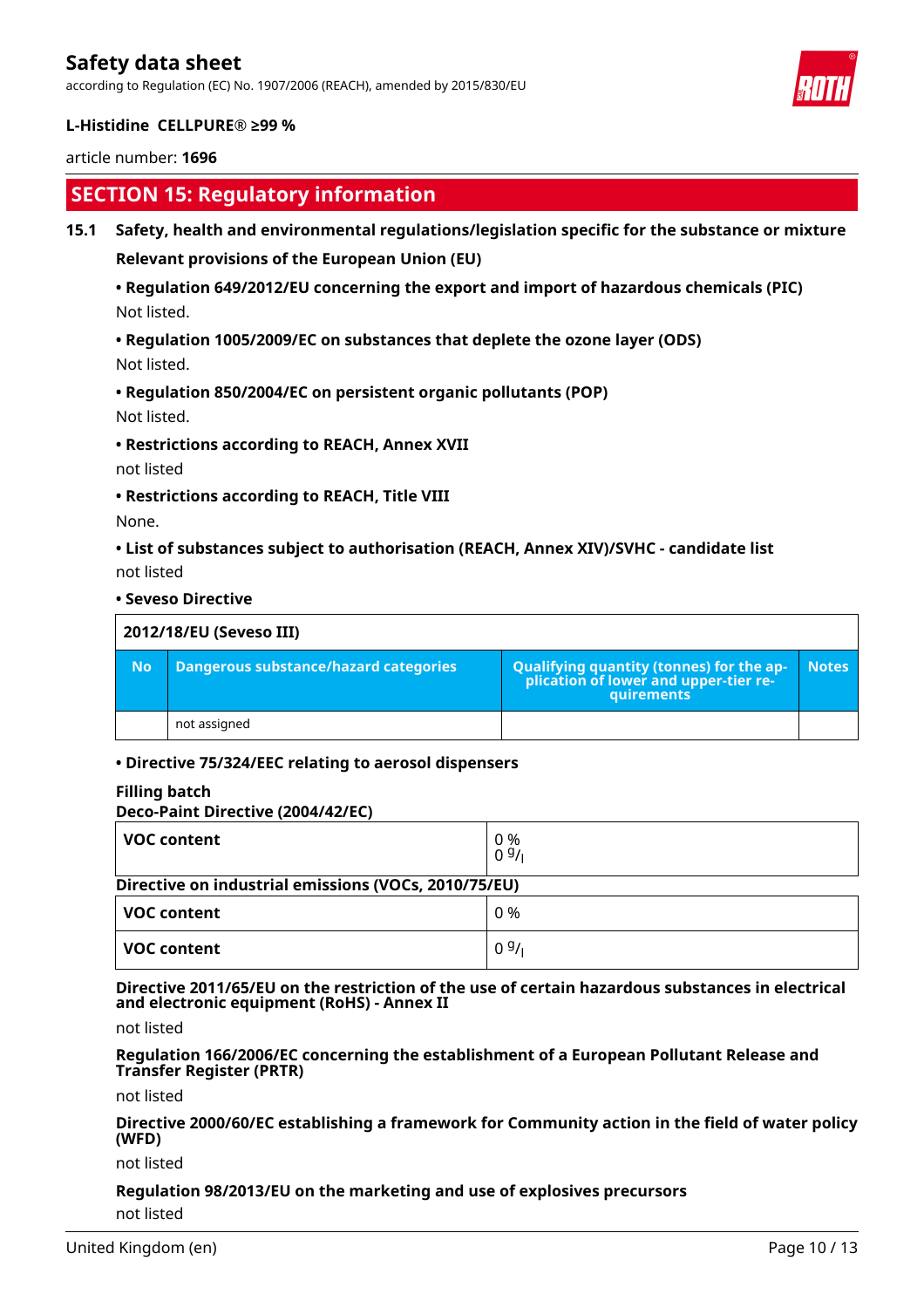according to Regulation (EC) No. 1907/2006 (REACH), amended by 2015/830/EU



#### **L-Histidine CELLPURE® ≥99 %**

article number: **1696**

# **Regulation 111/2005/EC laying down rules for the monitoring of trade between the Community and third countries in drug precursors**

not listed

#### **National inventories**

Substance is listed in the following national inventories:

| <b>Country</b> | <b>National inventories</b> | <b>Status</b>       |
|----------------|-----------------------------|---------------------|
| AU             | <b>AICS</b>                 | substance is listed |
| CA             | <b>DSL</b>                  | substance is listed |
| <b>CN</b>      | <b>IECSC</b>                | substance is listed |
| EU             | <b>ECSI</b>                 | substance is listed |
| EU             | REACH Reg.                  | substance is listed |
| JP             | <b>CSCL-ENCS</b>            | substance is listed |
| <b>KR</b>      | KECI                        | substance is listed |
| MX             | <b>INSQ</b>                 | substance is listed |
| <b>NZ</b>      | NZIOC                       | substance is listed |
| PH             | <b>PICCS</b>                | substance is listed |
| TW             | <b>TCSI</b>                 | substance is listed |
| US             | <b>TSCA</b>                 | substance is listed |

**Legend**<br>AICS<br>CSCL-ENCS AICS Australian Inventory of Chemical Substances CSCL-ENCS List of Existing and New Chemical Substances (CSCL-ENCS) DSL Domestic Substances List (DSL) ECSI EC Substance Inventory (EINECS, ELINCS, NLP) IECSC Inventory of Existing Chemical Substances Produced or Imported in China INSQ National Inventory of Chemical Substances KECI Korea Existing Chemicals Inventory NZIoC New Zealand Inventory of Chemicals PICCS Philippine Inventory of Chemicals and Chemical Substances REACH Reg. REACH registered substances<br>TCSI Taiwan Chemical Substance Ir<br>TSCA Toxic Substance Control Act TCSI Taiwan Chemical Substance Inventory TSCA Toxic Substance Control Act

#### **15.2 Chemical Safety Assessment**

No Chemical Safety Assessment has been carried out for this substance.

# **SECTION 16: Other information**

#### **Abbreviations and acronyms**

| Abbr.      | <b>Descriptions of used abbreviations</b>                                                                                                                                                                                     |
|------------|-------------------------------------------------------------------------------------------------------------------------------------------------------------------------------------------------------------------------------|
| <b>ADN</b> | Accord européen relatif au transport international des marchandises dangereuses par voies de navigation<br>intérieures (European Agreement concerning the International Carriage of Dangerous Goods by Inland Wa-<br>terways) |
| <b>ADR</b> | Accord européen relatif au transport international des marchandises dangereuses par route (European<br>Agreement concerning the International Carriage of Dangerous Goods by Road)                                            |
| CAS        | Chemical Abstracts Service (service that maintains the most comprehensive list of chemical substances)                                                                                                                        |
| Ceiling-C  | ceiling value                                                                                                                                                                                                                 |
| <b>CLP</b> | Regulation (EC) No 1272/2008 on classification, labelling and packaging of substances and mixtures                                                                                                                            |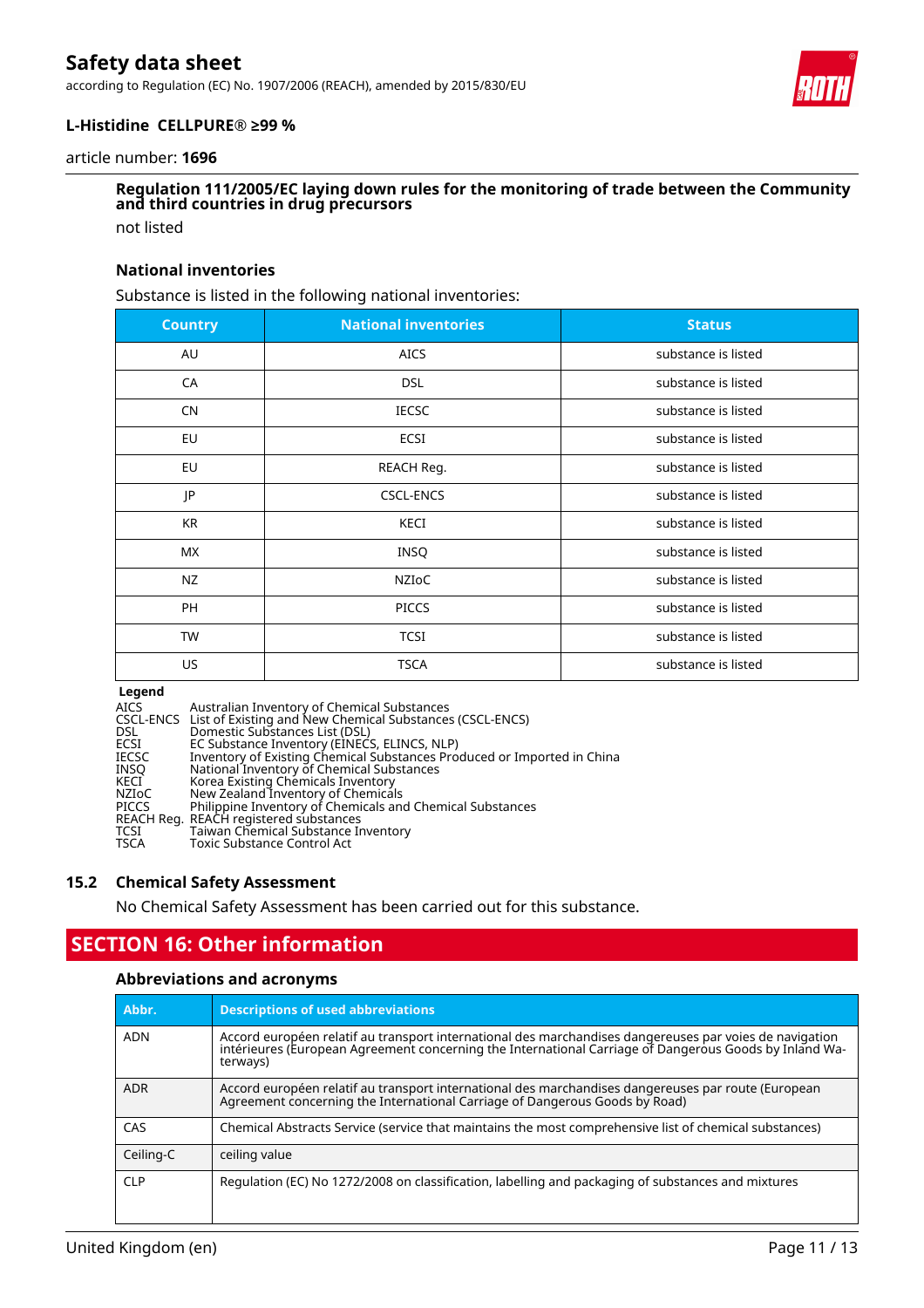according to Regulation (EC) No. 1907/2006 (REACH), amended by 2015/830/EU

### **L-Histidine CELLPURE® ≥99 %**

article number: **1696**

| Abbr.           | <b>Descriptions of used abbreviations</b>                                                                                                                                           |
|-----------------|-------------------------------------------------------------------------------------------------------------------------------------------------------------------------------------|
| <b>CMR</b>      | Carcinogenic, Mutagenic or toxic for Reproduction                                                                                                                                   |
| DGR.            | Dangerous Goods Regulations (see IATA/DGR)                                                                                                                                          |
| <b>DMEL</b>     | Derived Minimal Effect Level                                                                                                                                                        |
| DNEL            | Derived No-Effect Level                                                                                                                                                             |
| EC50            | Effective Concentration 50 %. The EC50 corresponds to the concentration of a tested substance causing 50<br>% changes in response (e.g. on growth) during a specified time interval |
| EH40/2005       | EH40/2005 Workplace exposure limits (http://www.nationalarchives.gov.uk/doc/open-government-licence/)                                                                               |
| <b>EINECS</b>   | European Inventory of Existing Commercial Chemical Substances                                                                                                                       |
| <b>ELINCS</b>   | European List of Notified Chemical Substances                                                                                                                                       |
| ErC50           | $\equiv$ EC50: in this method, that concentration of test substance which results in a 50 % reduction in either<br>growth (EbC50) or growth rate (ErC50) relative to the control    |
| GHS             | "Globally Harmonized System of Classification and Labelling of Chemicals" developed by the United Nations                                                                           |
| <b>IATA</b>     | <b>International Air Transport Association</b>                                                                                                                                      |
| <b>IATA/DGR</b> | Dangerous Goods Regulations (DGR) for the air transport (IATA)                                                                                                                      |
| <b>ICAO</b>     | <b>International Civil Aviation Organization</b>                                                                                                                                    |
| IMDG            | International Maritime Dangerous Goods Code                                                                                                                                         |
| LD50            | Lethal Dose 50 %: the LD50 corresponds to the dose of a tested substance causing 50 % lethality during a<br>specified time interval                                                 |
| <b>MARPOL</b>   | International Convention for the Prevention of Pollution from Ships (abbr. of "Marine Pollutant")                                                                                   |
| <b>NLP</b>      | No-Longer Polymer                                                                                                                                                                   |
| PBT             | Persistent, Bioaccumulative and Toxic                                                                                                                                               |
| <b>PNEC</b>     | Predicted No-Effect Concentration                                                                                                                                                   |
| ppm             | parts per million                                                                                                                                                                   |
| <b>REACH</b>    | Registration, Evaluation, Authorisation and Restriction of Chemicals                                                                                                                |
| <b>RID</b>      | Règlement concernant le transport International ferroviaire des marchandises Dangereuses (Regulations<br>concerning the International carriage of Dangerous goods by Rail)          |
| STEL            | short-term exposure limit                                                                                                                                                           |
| <b>SVHC</b>     | Substance of Very High Concern                                                                                                                                                      |
| <b>TWA</b>      | time-weighted average                                                                                                                                                               |
| VOC             | Volatile Organic Compounds                                                                                                                                                          |
| vPvB            | very Persistent and very Bioaccumulative                                                                                                                                            |
| WEL             | workplace exposure limit                                                                                                                                                            |

#### **Key literature references and sources for data**

- Regulation (EC) No. 1907/2006 (REACH), amended by 2015/830/EU
- Regulation (EC) No. 1272/2008 (CLP, EU GHS)
- Dangerous Goods Regulations (DGR) for the air transport (IATA)
- International Maritime Dangerous Goods Code (IMDG)

#### **List of relevant phrases (code and full text as stated in chapter 2 and 3)**

not relevant.